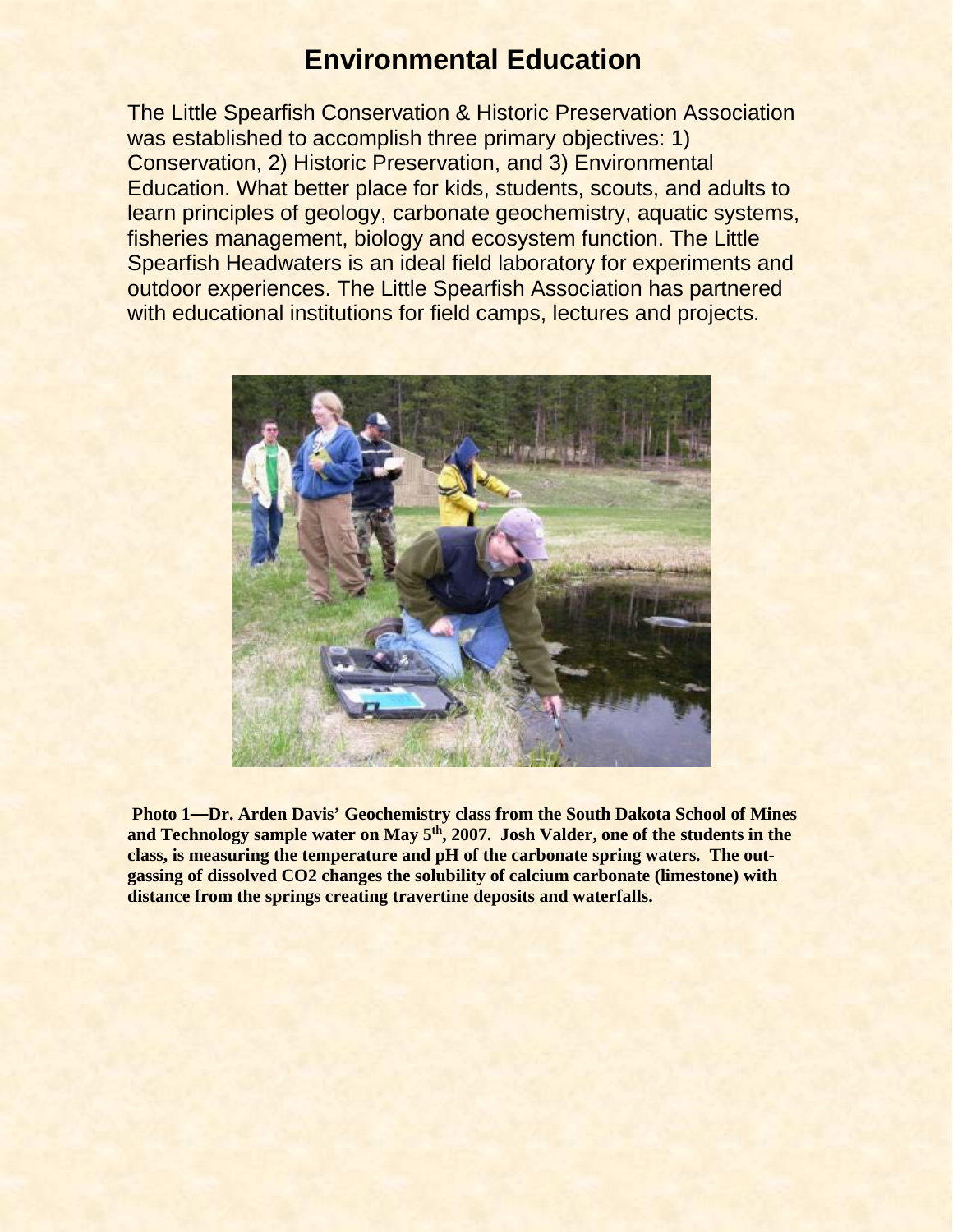

**Photo 2— Boy Scouts of Troop 252 of Belle Fourche, SD work on cleaning up the creek to fulfill requirements for rank advancement and the environmental management merit badge.**

## **Breeding Birds**

Here below is the published inventory (Panjabi, 2001) of Breeding Birds found on the Homestead. Table 6 are those species in the Ponderosa Pine forest ecosystem; Table 8 are birds found in riparian areas; and Table 10 are those present in the White Spruce dominated ecosystems. All these habitats are present on the Homestead or the hillslopes nearby.

Table 6. Estimated densities of breeding birds in Ponderosa Pine (northern hills) on Black Hills National Forest, 2001.

| <b>Species</b>                | D    | <b>LCL</b> | <b>UCL</b> | CV(%)          | $\boldsymbol{n}$ |
|-------------------------------|------|------------|------------|----------------|------------------|
| <b>Pine Siskin</b>            | 42.5 | 21.6       | 83.6       | 35             | 130              |
| Yellow-rumped Warbler         | 34.8 | 26.3       | 46.1       | 14             | 360              |
| <b>Warbling Vireo</b>         | 34.3 | 29.7       | 39.6       | $\overline{7}$ | 425              |
| <b>Chipping Sparrow</b>       | 28.6 | 21.5       | 38.1       | 15             | 156              |
| <b>Red Crossbill</b>          | 27.6 | 20.5       | 37.3       | 15             | 213              |
| Dark-eyed Junco               | 26.6 | 22.7       | 31.2       | $\,8\,$        | 284              |
| <b>American Robin</b>         | 23.7 | 19.5       | 28.9       | 10             | 247              |
| Dusky Flycatcher              | 20.9 | 16.6       | 26.4       | 12             | 169              |
| Ovenbird                      | 16.8 | 14.0       | 20.2       | 9              | 307              |
| <b>Red-breasted Nuthatch</b>  | 14.2 | 11.9       | 17.0       | 9              | 258              |
| <b>Brown-headed Cowbird</b>   | 14.0 | 10.4       | 18.9       | 15             | 95               |
| <b>American Redstart</b>      | 9.3  | 5.4        | 16.1       | 28             | 42               |
| <b>Red-eyed Vireo</b>         | 7.9  | 4.4        | 14.3       | 30             | 32               |
| <b>Black-capped Chickadee</b> | 7.3  | 5.5        | 9.7        | 15             | 114              |
| <b>Red-naped Sapsucker</b>    | 7.2  | 4.9        | 10.5       | 20             | 54               |
| Townsend's Solitaire          | 6.6  | 5.0        | 8.5        | 13             | 116              |
| MacGillivray's Warbler        | 6.6  | 4.4        | 9.9        | 21             | 41               |
| <b>Western Tanager</b>        | 6.4  | 4.7        | 8.6        | 15             | 113              |
| <b>Hairy Woodpecker</b>       | 6.3  | 2.5        | 16.1       | 49             | 33               |
| Gray Jay                      | 5.8  | 3.3        | 10.1       | 29             | 41               |
| <b>Cordilleran Flycatcher</b> | 3.8  | 2.0        | 7.0        | 32             | 23               |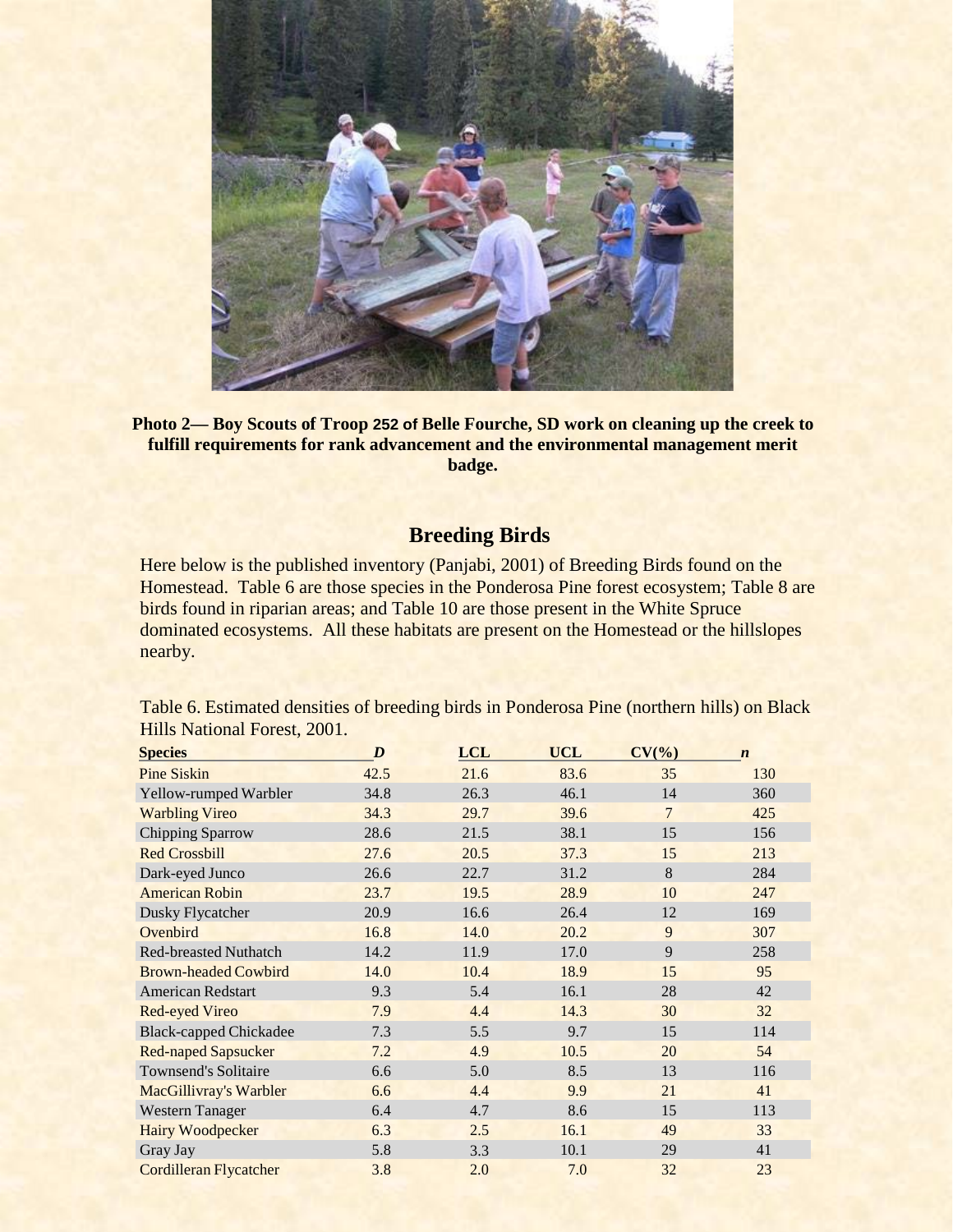| 3.6 | 2.2                            | 6.1 | 27 | 34 |  |
|-----|--------------------------------|-----|----|----|--|
| 3.1 | 2.3                            | 4.1 | 14 | 58 |  |
| 2.4 | 1.5                            | 3.7 | 23 | 40 |  |
| 2.3 | 1.5                            | 3.6 | 23 | 45 |  |
| 2.1 | 1.4                            | 3.3 | 23 | 41 |  |
| 1.8 | 1.0                            | 3.1 | 28 | 23 |  |
| 0.5 | 03                             | 0.8 | 24 | 38 |  |
|     | <b>White-breasted Nuthatch</b> |     |    |    |  |

 $D =$  density estimate in birds/km<sup>2</sup>; LCL and UCL = lower and upper 95% confidence limits on *D*; CV = coefficient of variation of *D; n* = number of observations used to estimate *D*

Table 8. Estimated densities of breeding birds in Riparian habitat on Black Hills National Forest, 2001.

| <b>Species</b>                | $\boldsymbol{D}$ | <b>LCL</b> | <b>UCL</b> | CV(%)   | $\boldsymbol{n}$ |
|-------------------------------|------------------|------------|------------|---------|------------------|
| MacGillivray's Warbler        | 66.3             | 49.1       | 89.6       | 15      | 135              |
| <b>American Redstart</b>      | 51.1             | 40.1       | 65.2       | 12      | 212              |
| <b>American Robin</b>         | 40.0             | 29.0       | 55.1       | 16      | 300              |
| Dusky Flycatcher              | 38.5             | 32.1       | 46.1       | 9       | 224              |
| <b>Warbling Vireo</b>         | 33.4             | 28.4       | 39.2       | $\bf 8$ | 296              |
| Chipping Sparrow              | 33.0             | 20.7       | 52.4       | 24      | 87               |
| <b>Song Sparrow</b>           | 32.5             | 24.0       | 43.9       | 15      | 118              |
| Pine Siskin                   | 29.4             | 16.7       | 51.7       | 29      | 49               |
| <b>Black-headed Grosbeak</b>  | 23.3             | 17.0       | 31.9       | 16      | 103              |
| <b>Common Yellowthroat</b>    | 22.0             | 16.7       | 29.0       | 14      | 113              |
| <b>Brown-headed Cowbird</b>   | 21.8             | 14.9       | 31.9       | 20      | 98               |
| Ovenbird                      | 19.9             | 16.6       | 23.7       | 9       | 294              |
| <b>Cedar Waxwing</b>          | 14.9             | 6.7        | 33.0       | 42      | 38               |
| <b>Spotted Towhee</b>         | 14.7             | 10.7       | 20.2       | 16      | 106              |
| Dark-eyed Junco               | 14.4             | 9.9        | 21.2       | 20      | 85               |
| Yellow-rumped Warbler         | 13.6             | 10.3       | 18.0       | 14      | 90               |
| <b>Cordilleran Flycatcher</b> | 12.1             | 8.6        | 17.0       | 18      | 63               |
| Red-eyed Vireo                | 11.6             | 8.8        | 15.2       | 14      | 80               |
| <b>Red-winged Blackbird</b>   | 11.2             | 7.5        | 16.7       | 21      | 112              |
| Dark-eyed Junco               | 9.5              | 7.0        | 12.9       | 16      | 87               |
| <b>Black-capped Chickadee</b> | 8.2              | 6.1        | 11.1       | 15      | 61               |
| Red-naped Sapsucker           | 7.8              | 2.9        | 20.8       | 51      | 23               |
| <b>American Goldfinch</b>     | 7.5              | 4.4        | 12.7       | 28      | 44               |
| Violet-green Swallow          | 7.4              | 4.1        | 13.6       | 31      | 113              |
| <b>Western Tanager</b>        | 5.8              | 4.4        | 7.7        | 15      | 74               |
| <b>Red Crossbill</b>          | 5.7              | 3.7        | 9.0        | 23      | 61               |
| Veery                         | 5.3              | 2.7        | 10.4       | 35      | 36               |
| Eastern Kingbird              | 5.0              | 2.8        | 9.1        | 31      | 35               |
| <b>Orchard Oriole</b>         | 4.3              | 2.2        | 8.4        | 35      | 25               |
| Ruby-crowned Kinglet          | 3.4              | 2.2        | 5.3        | 23      | 43               |
| <b>Western Wood-Pewee</b>     | 2.7              | 1.6        | 4.4        | 25      | 38               |
| <b>Mourning Dove</b>          | 2.4              | 1.5        | 3.8        | 24      | 55               |
| <b>Townsend's Solitaire</b>   | 2.0              | 1.2        | 3.3        | 25      | 34               |
| <b>Blue Jay</b>               | 1.8              | 1.1        | 3.1        | 27      | 38               |
| <b>Swainson's Thrush</b>      | 1.3              | 0.9        | 2.0        | 22      | 32               |